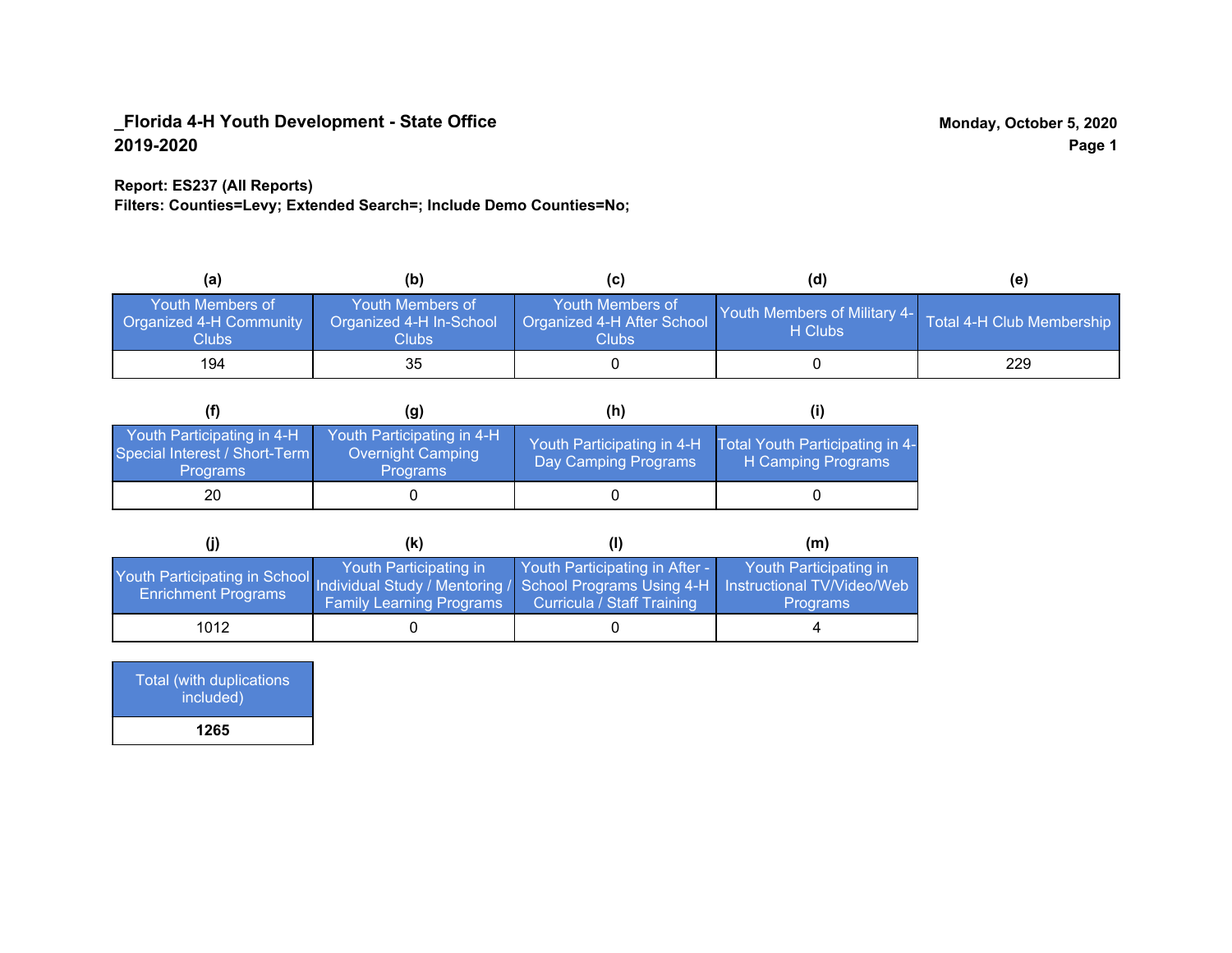**Report: ES237 (All Reports)**

**Filters: Counties=Levy; Extended Search=; Include Demo Counties=No;**

# **School Grade (duplications eliminated)**

| Kinder | 1st | 2nd | 3rd       | 4th | 5th | 6th | 7 <sup>th</sup> | 8th | 9th | 10th | $\vert$ 11th |  | 12th Post HS Not in School Special | Total |
|--------|-----|-----|-----------|-----|-----|-----|-----------------|-----|-----|------|--------------|--|------------------------------------|-------|
| $\sim$ | 20  | 20  | 21<br>∠ ا | 419 | 434 | 89  | 87              | 79  |     |      |              |  |                                    | 1228  |

# **Gender of 4-H Youth Participants (duplications eliminated)**

| Male | Female | Total |
|------|--------|-------|
| 602. | 626    | 1228  |

# **Place of Residence of 4-H Youth Participants (duplications eliminated)**

| <b>Farm</b> | Towns of under 10,000 and<br>rural non-farm | Towns and cities (10,000-<br>50,000), and their suburbs | Suburbs of cities of over<br>50,000 | Central cities of over 50,000 | Total |
|-------------|---------------------------------------------|---------------------------------------------------------|-------------------------------------|-------------------------------|-------|
| 88          | 1113                                        |                                                         |                                     |                               | 1228  |

## **Total 4-H Youth Participants (duplications eliminated)**

**Total** 

**<sup>1228</sup> Note: The four totals on this page should all match.**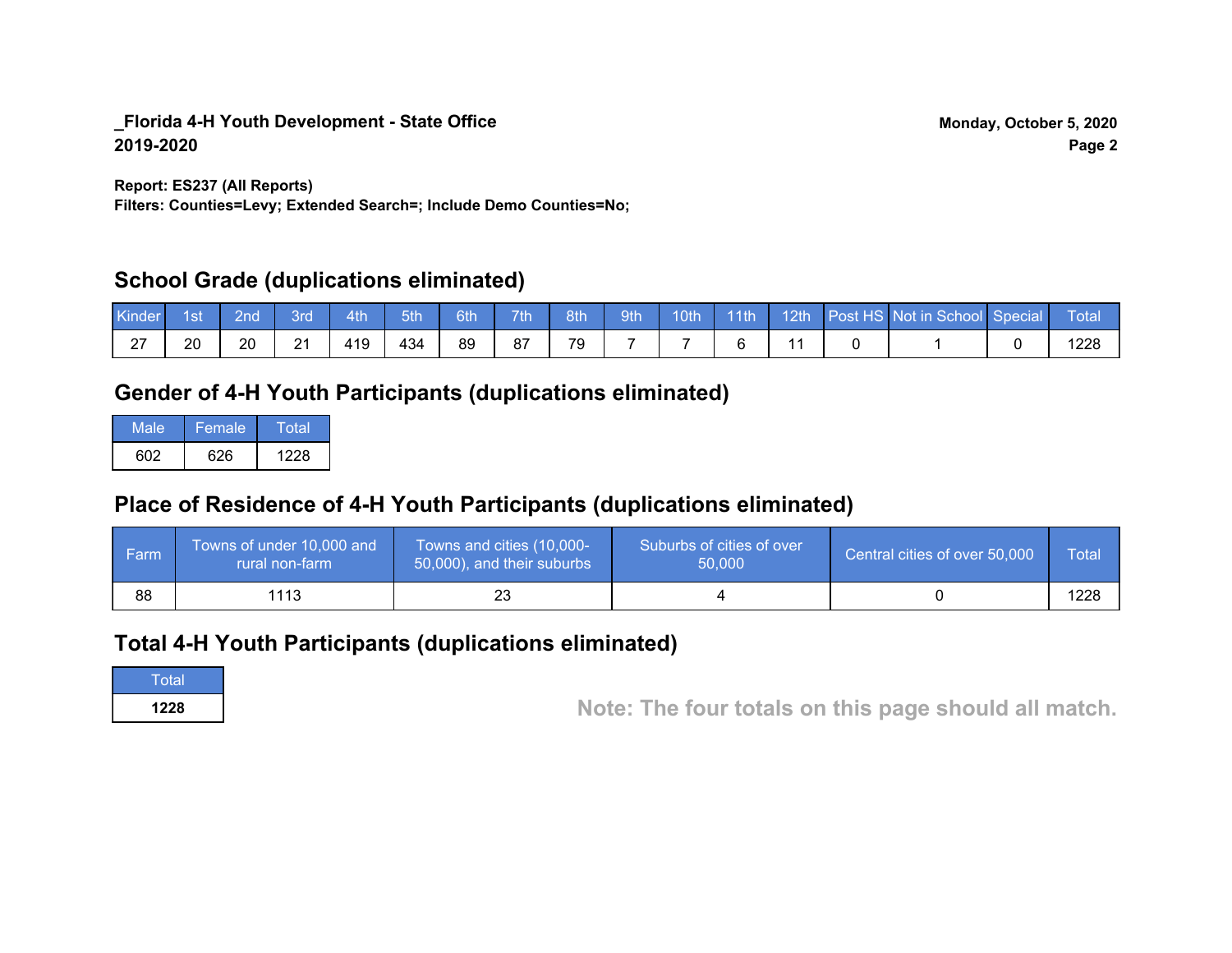**Report: ES237 (All Reports)**

**Filters: Counties=Levy; Extended Search=; Include Demo Counties=No;**

| <b>ETHNICITY</b>          | <b>TOTAL YOUTH</b> |
|---------------------------|--------------------|
| <b>Hispanic or Latino</b> | 295                |
| Not Hispanic or Latino    | 933                |

Directions: Type in the appropriate numbers for your project. Ethnicity is separate from race. YOu should indicate an ethnicity category for each participant and all racial categories that apply to each participant (i.e. a participant of more than one race would be recorded in each applicable racial category). Ideally, your total participants should equal the total of numbers in your ethicity section. Totals of racial categories will be equal to or greater than your total participants if they all report racial information.

4-H Youth Participants: Any youth taking part in programs provided as a result of action by extension personnel (professional. Paraprofessional. And volunteer). This includes youth participation in programs conducted through 1862, 1890, and 1994 land-grant universities, EFNEP, urban gardening, and other programs that may not actually use the 4-H name and emblem with participants.

| <b>RACE</b>                               | <b>TOTAL YOUTH</b> |
|-------------------------------------------|--------------------|
| American Indian or Alaskan Native         | 2                  |
| Asian                                     | 1                  |
| <b>Black or African American</b>          | 97                 |
| Native Hawaiian or other Pacific Islander | 0                  |
| White                                     | 1059               |
| Youth Indicating More Than One Race       | 64                 |
| <b>Undetermined</b>                       | 5                  |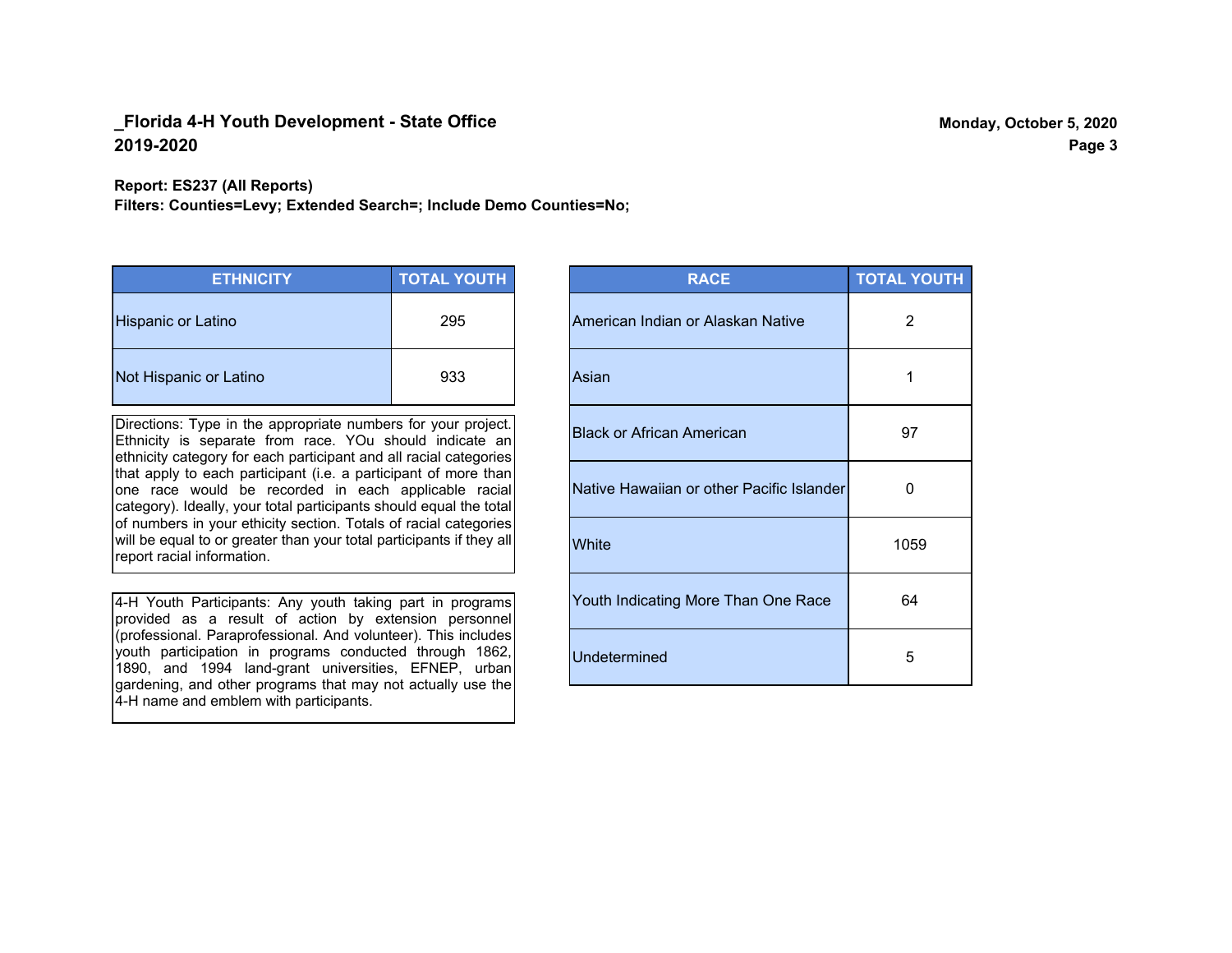**Report: ES237 (All Reports)**

**Filters: Counties=Levy; Extended Search=; Include Demo Counties=No;**

| Total Number of<br>Adult Volunteers | <b>Total Number of</b><br><b>Youth Volunteers</b> | Total |
|-------------------------------------|---------------------------------------------------|-------|
| 82                                  | 47                                                | 129   |

Adult Volunteer: Unpaid support for the 4-H program by an individual beyond high school age.

Youth Volunteer: Unpaid support for the 4-H program by a person who has not yet graduated from high school.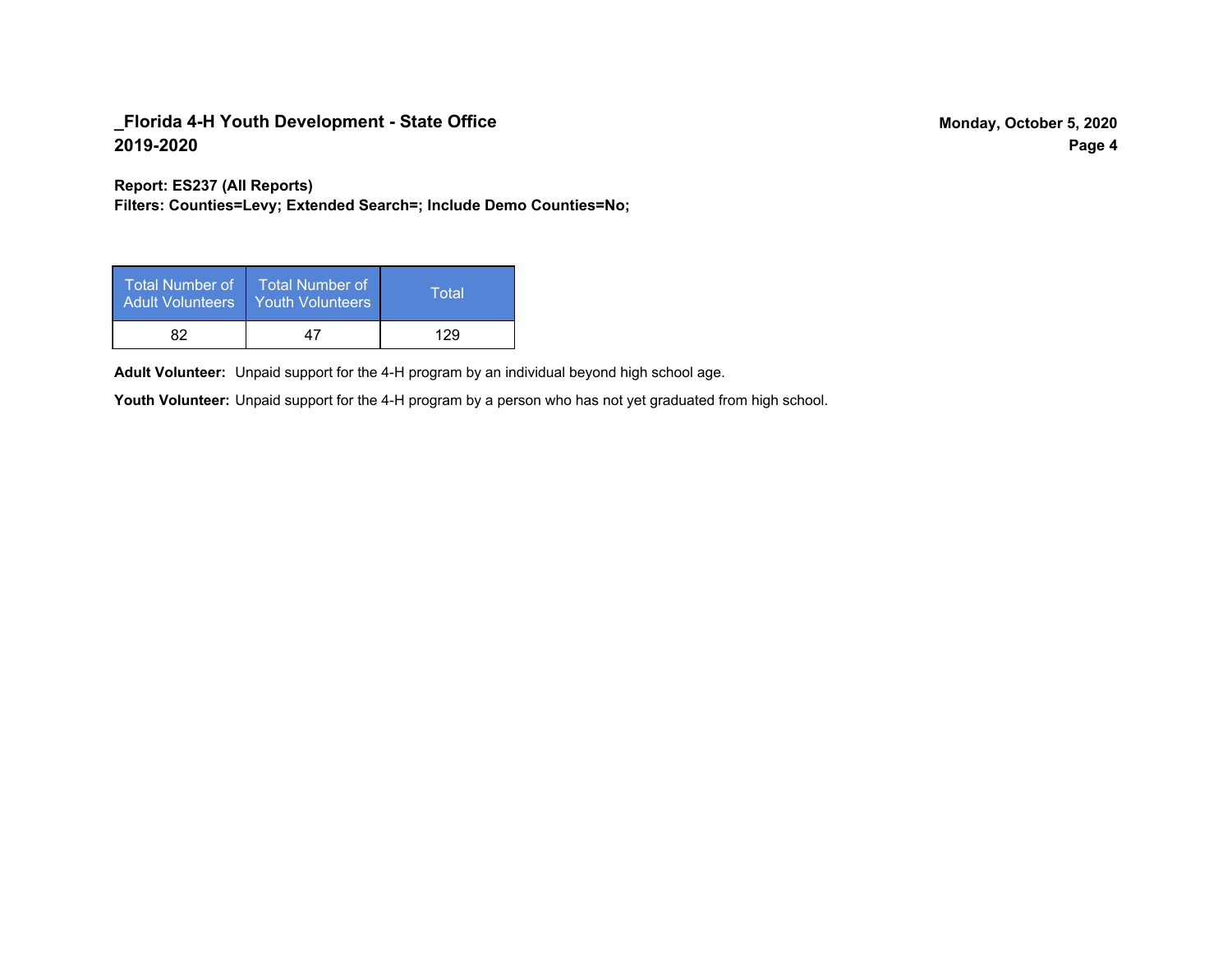2

### **Ag in the Classroom**

| : Agriculture Awareness                   |  |
|-------------------------------------------|--|
| School Enrichment - Agriculture Awareness |  |
| School Enrichment - Pizza Garden          |  |

#### **Animals**

| (4-H Cloverbuds- ANIMALS & PETS)-retired project | $\pmb{0}$               |
|--------------------------------------------------|-------------------------|
| (CAGED BIRDS) Retired Project                    | 0                       |
| (GOATS) Retired Project                          | 0                       |
| (GOATS-Pygmy) Retired Project                    | $\pmb{0}$               |
| (HORSE -Advanced Horsemanship) Retired Project   | 0                       |
| (HORSE - Horsemanship Science) Retired Project   | 0                       |
| (LLAMAS AND ALPACAS)-retired project             | 0                       |
| (POCKET PETS) Retired Project                    | 0                       |
| <b>ANIMAL SCIENCES</b>                           | 0                       |
| <b>BEEF</b>                                      | 11                      |
| <b>CATS</b>                                      |                         |
| <b>DAIRY CATTLE</b>                              | $\overline{\mathbf{c}}$ |
| <b>DOGS</b>                                      | 3                       |
| GOATS (Dairy)                                    | 0                       |
| GOATS (Meat)                                     | 4                       |
| <b>HORSE</b>                                     | 7                       |
| HORSE (Horseless Horse)                          | 0                       |
| <b>PETS</b>                                      | 1                       |
| <b>POULTRY</b>                                   | 9                       |
| <b>RABBITS</b>                                   | 9                       |
| <b>SHEEP</b>                                     | 1                       |
| <b>SWINE</b>                                     | 29                      |
|                                                  | 77                      |

## **Biological Sciences**

| (4-H Cloverbuds-SCIENCE & TECHNOLOGY) Retired Project | $\Omega$     |
|-------------------------------------------------------|--------------|
| (Marine/Aquatic-AQUARIUMS) Retired Project            |              |
| (Marine/Aquatic-WETLANDS) Retired Project             |              |
| (Sciences-WINGS) Retired Project                      | 0            |
| (Wildlife - Bats) Retired Project                     | <sup>0</sup> |
| (Wildlife - Butterflies- WINGS) Retired Project       |              |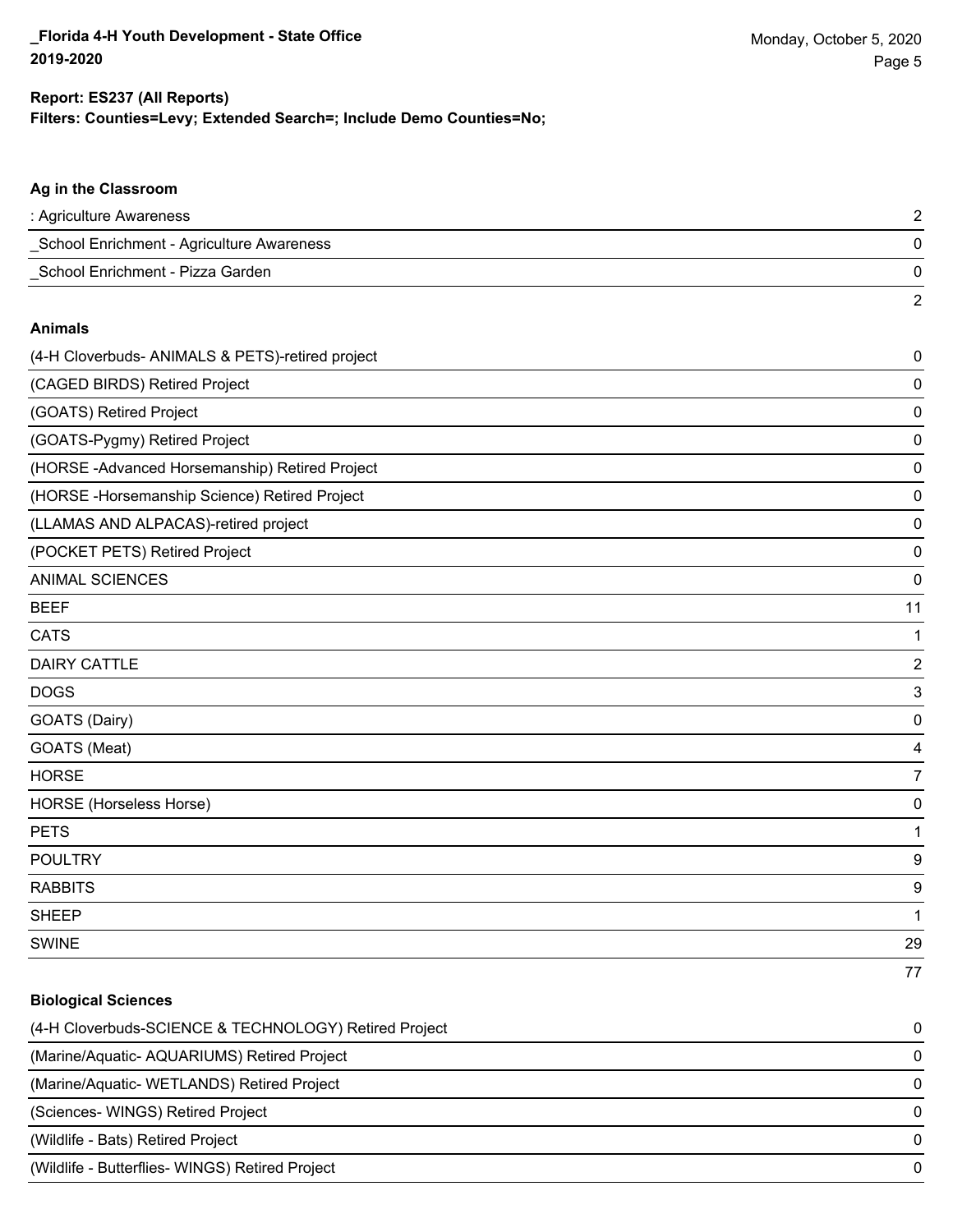## **Filters: Counties=Levy; Extended Search=; Include Demo Counties=No; Report: ES237 (All Reports)**

| (Wildlife- BLUEBIRDS) Retired Project                     | 0    |
|-----------------------------------------------------------|------|
| : ABCs of ENTOMOLOGY                                      | 0    |
| : Entomology-Apiary/Beekeeping                            | 0    |
| : Meat Sciences                                           | 0    |
| : Natural Sciences                                        | 0    |
| _School Enrichment - Embryology                           | 0    |
| <b>School Enrichment- Natural Sciences</b>                | 0    |
| <b>INSECTS (ENTOMOLOGY)</b>                               | 0    |
| MARINE SCIENCE AND AQUATIC SCIENCES                       | 0    |
| <b>SCIENCE DISCOVERY</b>                                  | 5    |
| <b>VETERINARY SCIENCE</b>                                 | 1    |
|                                                           | 6    |
| <b>Civic Engagement</b>                                   |      |
| (4-H Cloverbuds- CITIZENSHIP)-retired project             | 0    |
| (Citizenship-INTERGENERATIONAL) Retired Project           | 0    |
| <b>CITIZENSHIP</b>                                        | 11   |
| CITIZENSHIP-COMMUNITY SERVICE                             | 14   |
| CULTURAL AND GLOBAL EDUCATION                             | 0    |
|                                                           | 25   |
| <b>Communications and Expressive Arts</b>                 |      |
| (4-H Cloverbuds- COMMUNICATIONS) Retired Project          | 0    |
| (4-H Cloverbuds- VISUAL-LEISURE ARTS) Retired Project     | 0    |
| (FILMMAKING) Retired Project                              | 0    |
| (LEISURE ARTS- Arts & Crafts) Retired Project             | 0    |
| (Leisure Arts- COLLECTIBLES) Retired Project              | 0    |
| (PHOTOGRAPHY) Retired Project                             | 0    |
| (PUBLIC SPEAKING) Retired Project                         | 0    |
| (VISUAL ARTS) Retired Project                             | 0    |
| School Enrichment - 4-H Tropicana Public Speaking Program | 1012 |
| COMMUNICATIONS AND PUBLIC SPEAKING                        | 2    |
| <b>EXPRESSIVE ARTS</b>                                    | 0    |
| <b>VISUAL ARTS</b>                                        | 1    |
|                                                           | 1015 |
| <b>Community / Volunteer Service</b>                      |      |

## (Citizenship-PUBLIC ADVENTURES) Retired Project 0

0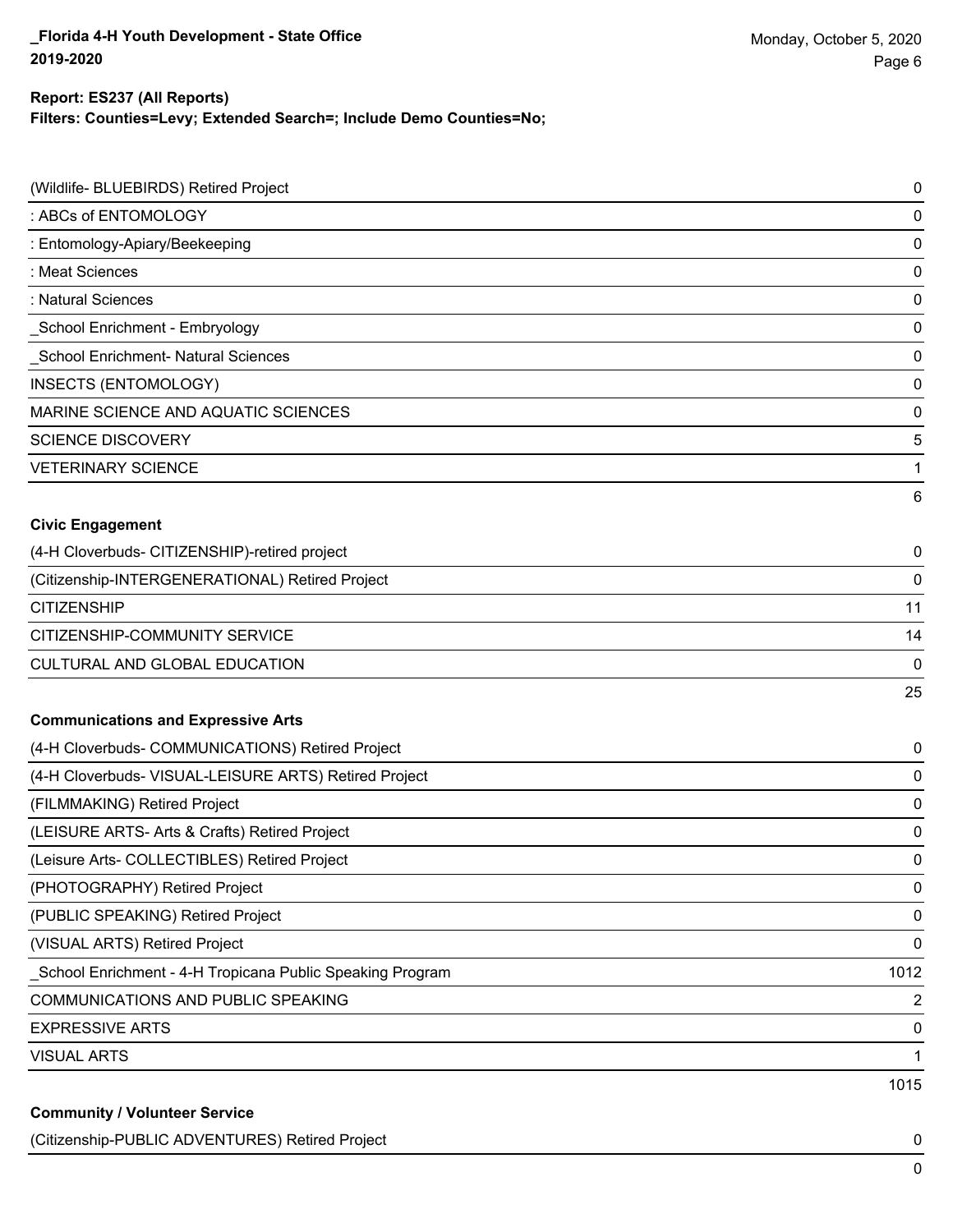**Consumer and Family Science**

## **Filters: Counties=Levy; Extended Search=; Include Demo Counties=No; Report: ES237 (All Reports)**

| (4-H Cloverbuds- CLOTHING) Retired project                   | 0  |
|--------------------------------------------------------------|----|
| (CHILD DEVELOPMENT Babysitting) Retired Project              | 0  |
| (Clothing - SELECTION) Retired Project                       | 0  |
| (Clothing - SEWING) Retired Project                          | 0  |
| (Clothing-Sewing- QUILTING) Retired Project                  | 0  |
| (CONSUMER EDUCATION AND SHOPPING) Retired Project            | 0  |
| (Human Development - Talking with TJ) Retired Project        | 0  |
| (HUMAN DEVELOPMENT) Retired Project                          | 0  |
| (Human Development-CHOICES) Retired Project                  | 0  |
| (Money Management -FINANCIAL CHAMPIONS) Retired Project      | 0  |
| : Consumer Choices Event                                     | 0  |
| 4-H CLOVERBUDS                                               | 65 |
| Animal Science- ALL ABOUT ANIMALS                            | 0  |
| Animal Sciences- LIVESTOCK JUDGING                           | 0  |
| Animals-PETS/SMALL ANIMALS                                   | 0  |
| CHILD DEVELOPMENT & CHILD CARE                               | 3  |
| Citizenship-SERVICE LEARNING                                 | 0  |
| <b>CLOTHING &amp; SEWING</b>                                 | 5  |
| <b>Exploring Farm Animals</b>                                | 0  |
| Hog-n-Ham Project                                            | 0  |
| Marine Science                                               | 0  |
| <b>MONEY MANAGEMENT</b>                                      | 1  |
| Performing Arts-DANCE/MOVEMENT                               | 0  |
| Pet Pals                                                     | 0  |
| Plant Pals, K-3 (5-8 yrs)                                    | 0  |
| test                                                         | 0  |
| Wildlife - Birds                                             | 0  |
|                                                              | 74 |
| <b>Environmental Education / Earth Sciences</b>              |    |
| (4-H Cloverbuds- ENVIRONMENT-Earth Sciences) Retired Project | 0  |
| : Recycling                                                  | 0  |
| : Water Education                                            | 0  |
| School Enrichment - Project Learning Tree                    | 0  |
| School Enrichment- Environmental Sciences                    | 0  |
| <b>EARTH SCIENCES</b>                                        | 4  |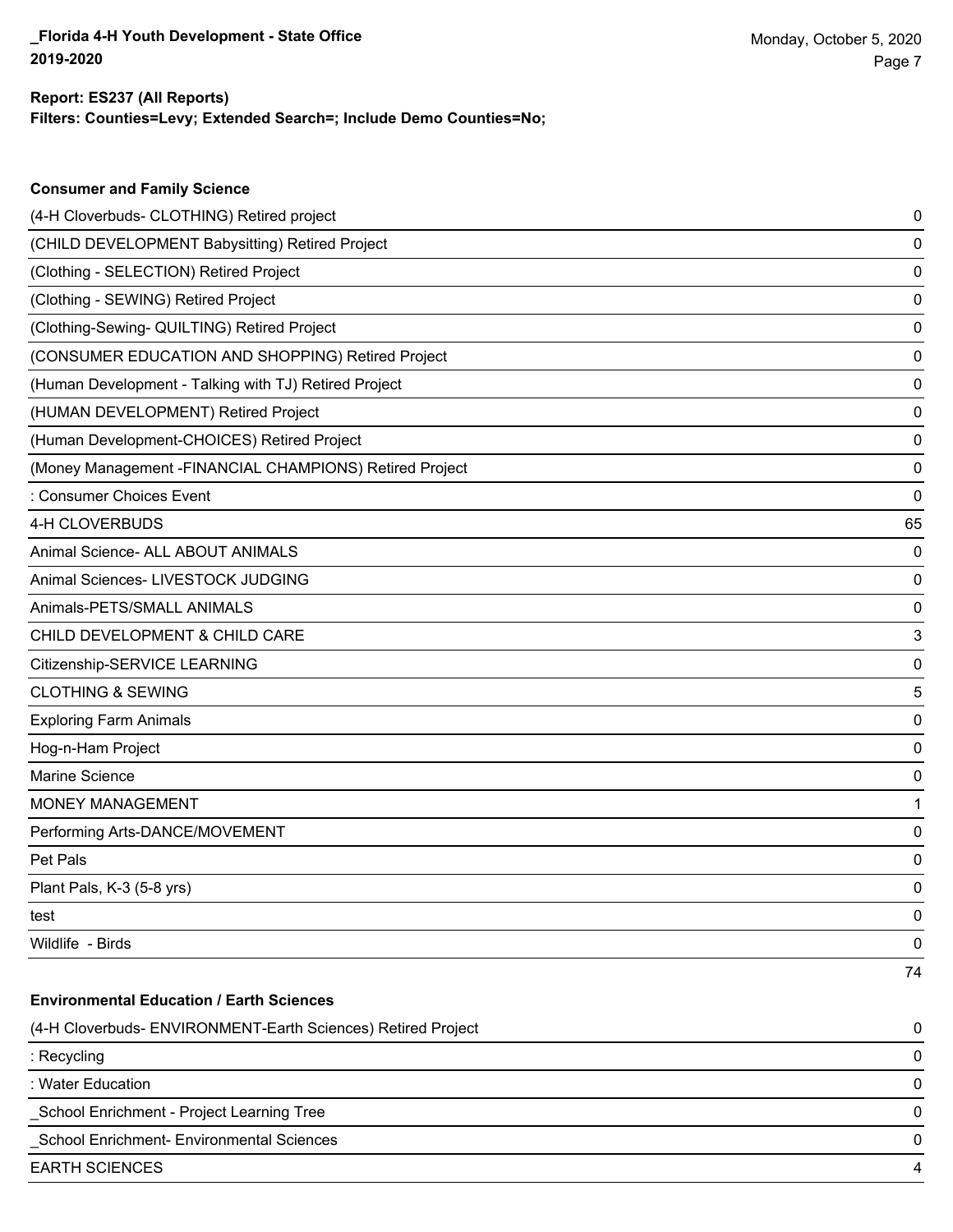**Filters: Counties=Levy; Extended Search=; Include Demo Counties=No;**

| <b>ENERGY</b>                                         | 0              |
|-------------------------------------------------------|----------------|
| <b>ENVIRONMENTAL SCIENCES</b>                         | 0              |
| <b>FORESTRY</b>                                       | 1              |
| <b>OUTDOOR EDUCATION</b>                              | 6              |
| SOIL AND WATER SCIENCES                               | $\mathbf 0$    |
| <b>SPORTFISHING</b>                                   | 0              |
| <b>SS - SHOOTING SPORTS</b>                           | 0              |
| <b>SS-ARCHERY</b>                                     | 14             |
| SS-HUNTING 10y/o                                      | $\mathbf 0$    |
| SS-MUZZLELOADING 12y/o                                | 0              |
| SS-RIFLE, AIR                                         | 1              |
| SS- RIFLE, SMALL BORE                                 | $\overline{2}$ |
| SS-SHOTGUN 10y/o                                      | $\mathbf 0$    |
| <b>WILDLIFE &amp; HABITATS</b>                        | 5              |
|                                                       | 33             |
| <b>Foods and Nutrition</b>                            |                |
| (4-H Cloverbuds- FOODS & NUTRITION) Retired Project   | 0              |
| (Food - SPORTS NUTRITION) Retired Project             | 0              |
| (FOOD AND FOOD PRESERVATION SCIENCES) Retired Project | $\mathbf 0$    |
| (FOOD PREP AND COOKING) Retired Project               | $\mathbf 0$    |
| (Food Prep- BREADS & BREADMAKING) Retired Project     | $\mathbf 0$    |
| (Food Prep- DAIRY FOODS) Retired Project              | $\mathbf 0$    |
| (Food Prep- MICROWAVE MAGIC) Retired Project          | $\mathbf 0$    |
| (Food Science- FOOD PRESERVATION) Retired Project     | $\mathbf 0$    |
| School Enrichment - Up for the Challenge              | $\mathbf 0$    |
| <b>School Enrichment - YUM</b>                        | 0              |
| <b>School Enrichment - YUMMEE</b>                     | 0              |
| <b>School Enrichment- Nutrition</b>                   | $\mathbf 0$    |
| <b>FOOD &amp; NUTRITION</b>                           | 6              |

## **Health**

| (Health-HEALTH ROCKS) Retired Project       | 0 |
|---------------------------------------------|---|
| (HEALTH: PHYSICAL ACTIVITY) Retired Project | 0 |
| : Healthy Living                            | 0 |
| PERSONAL WELL BEING                         | 0 |
|                                             | 0 |

6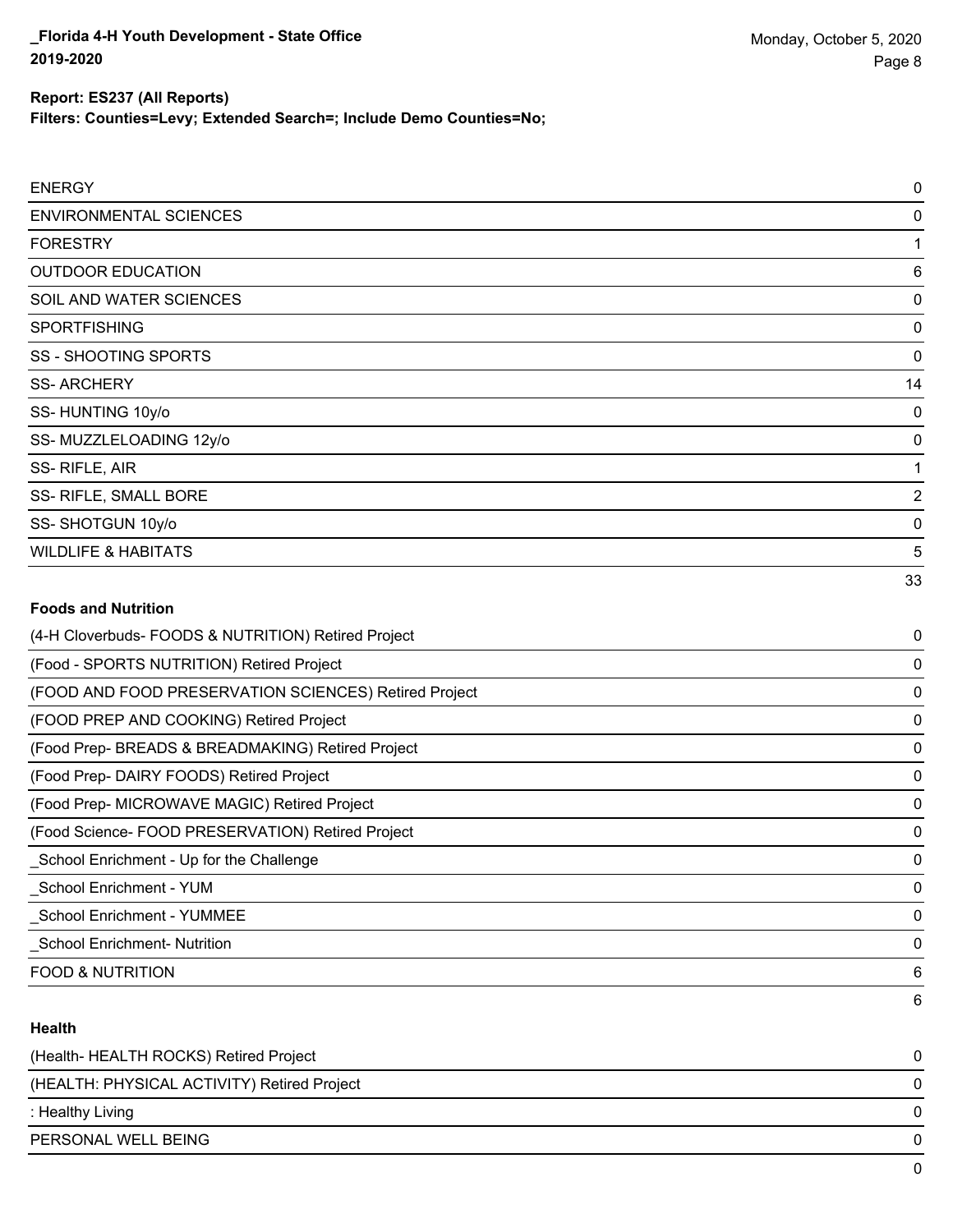6

## **Report: ES237 (All Reports)**

**Filters: Counties=Levy; Extended Search=; Include Demo Counties=No;**

| <b>Leadership and Personal Development</b>                 |                |
|------------------------------------------------------------|----------------|
| (4-H Cloverbuds- LEADERSHIP) Retired Project               | 0              |
| (4-H Cloverbuds_DISCOVERY Projects) Retired Project        | 0              |
| (Home Environment- CHANGING SPACES) Retired Project        | 0              |
| (Plant Sciences - Mowing for Money) Retired Project        | 0              |
| (Workforce Prep- CAREER DEVELOPMENT) Retired Project       | 0              |
| (Workforce Prep- ENTREPRENEURSHIP) Retired Project         | 0              |
| : Character Education                                      | 0              |
| : Personal Development                                     | 0              |
| <b>EXPLORING 4-H</b>                                       | 28             |
| LEADERSHIP DEVELOPMENT                                     | $\overline{c}$ |
| <b>WORKPLACE PREPARATION</b>                               | 0              |
|                                                            | 30             |
| <b>Personal Safety</b>                                     |                |
| (Health and Safety- ATV SAFETY) Retired Project            | 0              |
| (Health- EMERGENCY PREPARDNESS) Retired Project            | 0              |
| <b>ATV SAFETY</b>                                          | 0              |
| <b>SAFETY</b>                                              | 0              |
|                                                            | 0              |
| <b>Physical Sciences</b>                                   |                |
| (ASTRONOMY) Retired Project                                | 0              |
| : Weather and Climate                                      | 0              |
| <b>AEROSPACE</b>                                           | 0              |
|                                                            | $\mathbf{0}$   |
| <b>Plant Science</b>                                       |                |
| (4-H Cloverbuds- PLANT SCIENCES-Gardening) Retired Project | 0              |
| (GROWING CITRUS) Retired Project                           | 0              |
| (Plant Sciences-GARDENING) Retired Project                 | 0              |
| (Plants - Gardening - FLOWERS) Retired Project             | 0              |
| (Plants - Gardening - VEGETABLES) Retired Project          | 0              |
| (Plants - Gardening-CONTAINER GARDENING) Retired Project   | 0              |
| School Enrichment- Gardening and Plants                    | 0              |
| <b>GARDENING AND PLANTS</b>                                | 6              |
| GARDENING AND PLANTS: JR MASTER GARDENER                   | 0              |